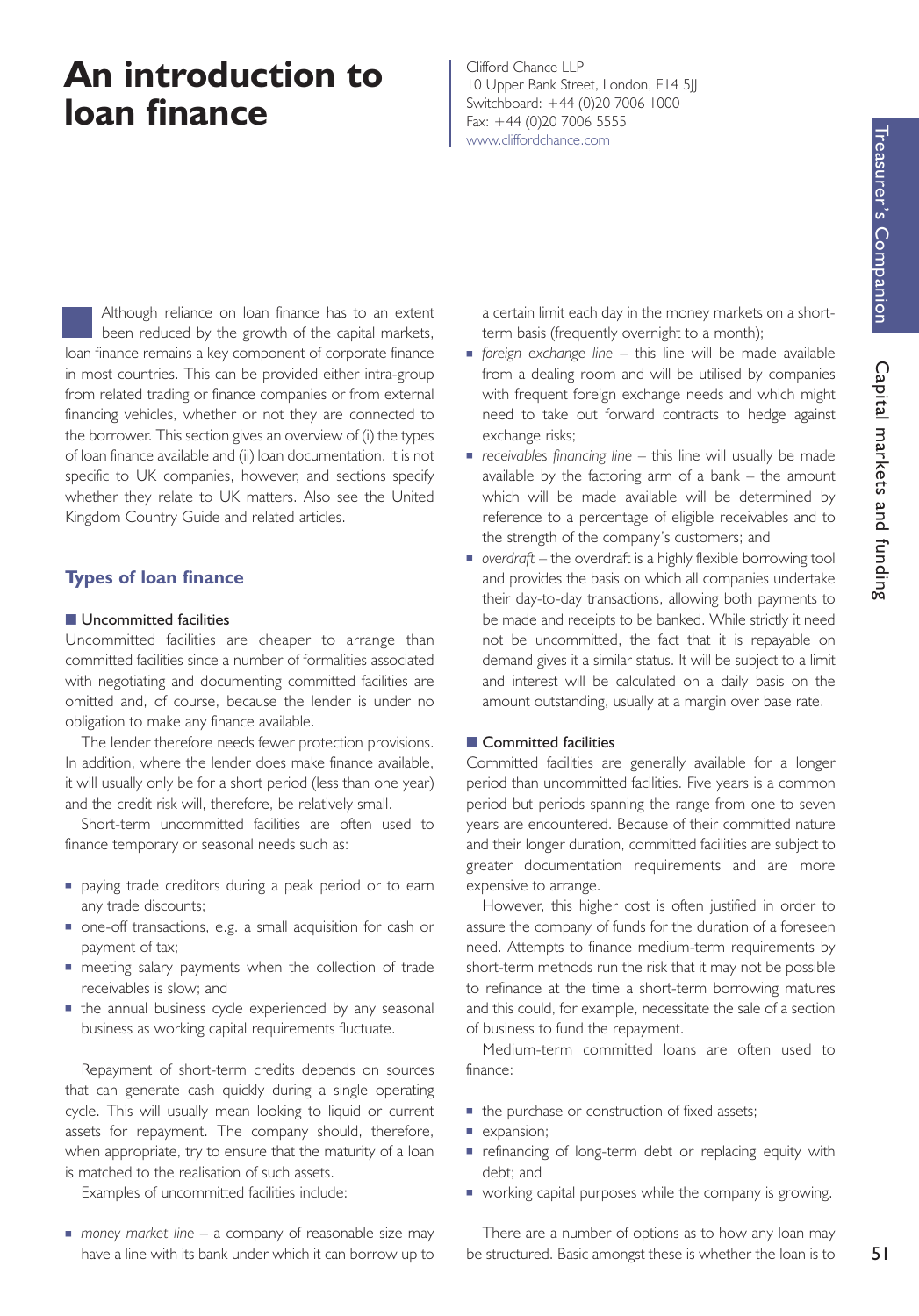52 Sompanion Capital markets and funding Treasurer's Companion Capital markets and funding be bilateral or syndicated (or club) and term or revolver. In any case, the lender will only be required to advance the loan after certain conditions set out in the agreement have been satisfied (the 'conditions precedent'). In addition, the loan will become repayable (and new advances need not be made) if one of a number of specified events occurs (the 'events of default').

## Bilateral/syndicated/club

The choice between a bilateral loan and a syndicated loan is driven mainly by how large the loan will be. However, another factor to consider is whether it is important for the company to keep the identity of the lender the same throughout the course of an agreement. For example, this would be true if the company envisaged the need to seek waivers from covenants (undertakings) or events of default in the future. A lender with whom it has a relationship and with whom it does more business is likely to be more willing to sit down and negotiate waivers and even a refinancing than a non-relationship lender. If the company wants to keep a relationship with its lender, the facility is more likely to be bilateral (rather than syndicated) and provision would be made in the agreement to restrict the lender's right to assign or transfer.

If it is necessary for the loan to be syndicated (e.g. because of its size) the documentation would, ordinarily, expressly permit the lenders to sell their share of the loan in the secondary market. If this is unacceptable to the company then it can seek to negotiate suitable restrictions to the rights of the syndicate to transfer. This may require payment of additional fees by the company in order to persuade lenders to become syndicate members.

Term loans and revolving loans (see this page) re often treated differently from a transferability perspective. This is because in a term loan, once it is drawn down (utilised) in full, the borrower is not at risk of the lenders refusing, or being unable, to advance further funds. As drawdowns (utilisations) may take place at any time over the life of a revolving facility, borrowers are often more concerned as to the identity of the lenders in these facilities.

Some further issues arising from whether the loan is transferable or not are discussed in the section on loan documentation (see following page).

Many financial institutions are only willing to enter syndicated loans if they are entitled to receive a front-end fee for participating and then, to minimise capital adequacy requirements, quickly sell their portion of the loan. If the initial sale and subsequent transferability under a syndicated loan are restricted then the loan is referred to as a 'club loan'. Recently the syndications market has seen a rise in the number of funds participating as lenders, particularly in the leveraged market.

Some companies prefer to negotiate a series of bilateral loans rather than enter into an ad hoc collection of bilateral and syndicated loans. A company may do so on the basis of a standard form loan agreement prepared by the company itself. Banks may be prepared to accept this on the basis that each bank will be in a similar position to any other bank as if they had participated in a syndicated loan. A company may prefer this arrangement since it can more easily replace particular banks with other banks as it sees fit and may be able to negotiate better financial terms as individual facilities fall for renewal. The conformity of the documentation also enables the company to monitor its compliance with the terms of its loans more easily.

The Loan Market Association (LMA) has produced and promoted forms of standardised loan documentation. The documentation was drafted with the objective of meeting reasonable market expectations and therefore reducing the amount of time required to review and negotiate loan agreements. Also, because the documentation creates a recognised format it facilitates the trading of loan interests in the secondary markets. A more detailed discussion of loan documentation is set out later in this section.

## **Term/revolver**

In a term loan, the lender (or lenders, if the loan is syndicated) commits to lend the company a specified amount of money for a period of time from the date of drawdown (utilisation) to the end of the agreement, although as discussed below, repayment will usually be in instalments. Most term loans have a short availability period for the disbursement of funds, often three months. If a longer availability period is required, for example where the proceeds are to be used to fund payment of various instalments of a building contract, (and sometimes even for short availability periods) the lender(s) may insist on receiving a fee by way of commitment commission for keeping the facility on standby.

A term loan is often drawn down (utilised) in one amount but there may be provision for it to be utilised in a number of smaller advances. This will enable the company to spread interest payments and, in a multicurrency loan, will enable it to have different amounts outstanding in different currencies. Prepayment of the loan may or may not be permitted (it usually is) but, in any event, any monies repaid will not be available to be utilised again.

In a revolving loan, the company has the right to draw down specified amounts throughout the course of the agreement but will be required to repay these at the end of short specified periods. This requirement is sometimes managed by the use of rollover provisions, which allow the company to rollover amounts borrowed for further interest periods. It may redraw any amount repaid provided at no time will the total principal amount outstanding exceed the amount of the facility. A commitment commission will be charged on the unutilised part of the facility.

Which of these two options is preferable depends on the purpose to which the funds will be put. A term loan is used to finance the longer-term needs of a company such as the purchase of plant or machinery. Because of the length of time for which the loan is being made, the lender will usually insist on the loan being repaid in instalments during its life.

This gives the lender a check on the company's continued financial soundness by observing whether there is difficulty in obtaining any of the scheduled payments from the company. The company will usually be expected to fund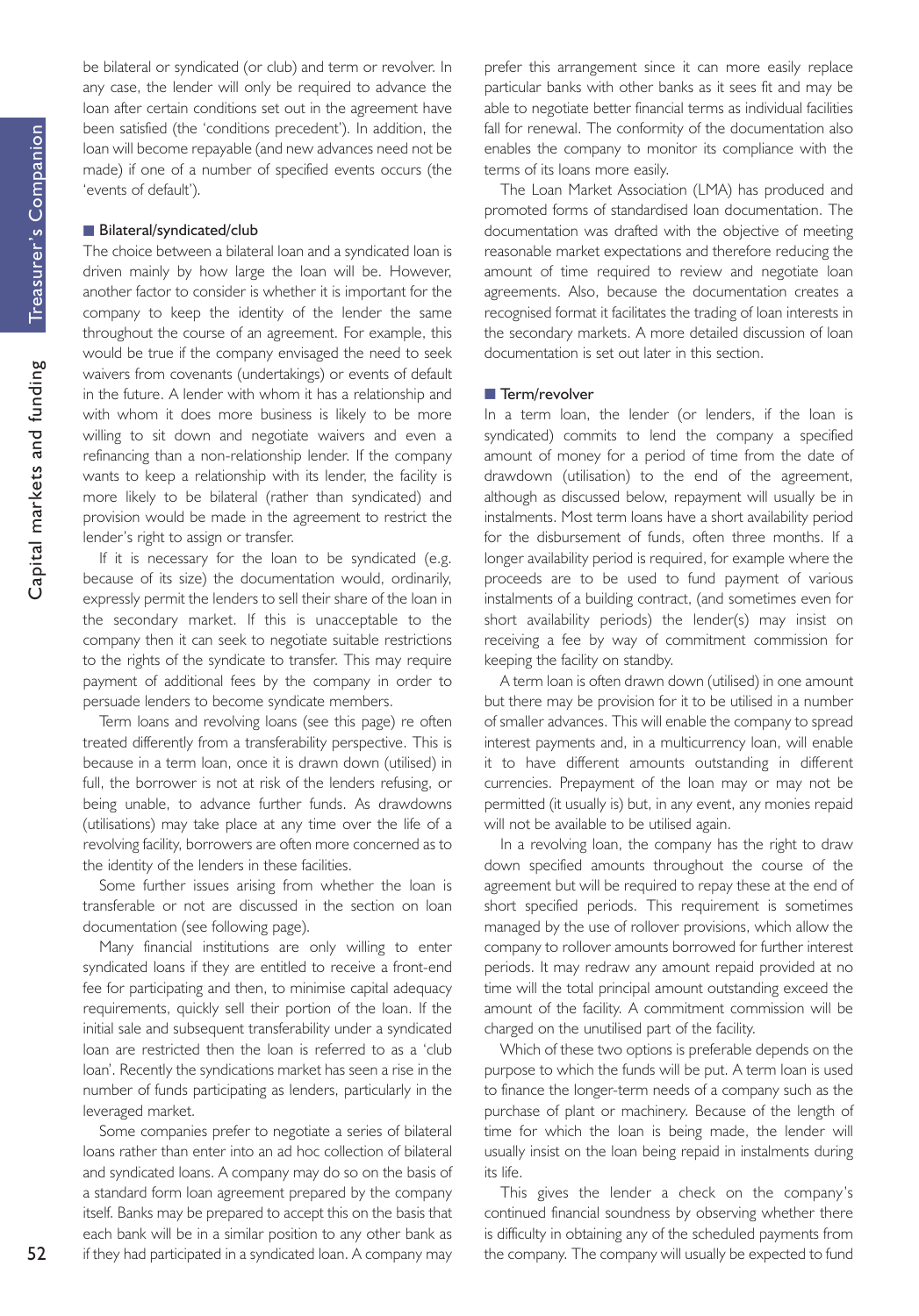the repayments from the generation of profits during this period. If this is not possible (e.g. where the company is using the money to develop an office block and will receive no income stream until the building is completed) it may be able to negotiate the right to repay the loan in one instalment ('bullet repayment') or with the repayments weighted towards the later scheduled payments ('balloon repayments').

A revolving loan is used where the funding requirements of the company are more variable. For example, if a company is expanding and needs working capital during this period and it is believed that the period of growth will exceed one year, a term loan would be inappropriate since the day-to-day capital needs will vary.

A variant of the revolving loan is the revolving standby credit facility, a particular type of which is known as a swingline facility. A standby credit facility is a committed facility which is used in tandem with another cheaper source of finance such as a commercial paper programme. It is intended that the cheaper source of finance will be used in preference to the standby credit. However, if at any time it becomes impracticable for the company to utilise the cheaper source of funds then it may draw under the standby credit. A swingline facility is generally regarded as a standby credit facility that is available for same-day drawing with a short maturity, usually no more than seven or ten days.

Rating agencies will usually insist on such facilities before rating a commercial paper programme. The fact that under most normal circumstances the standby credit will not be used leads to a variation in the fee structure of the agreement.

The up-front fees are kept to a minimum (since otherwise it would be uneconomic for the company) but a utilisation fee may be added which imposes additional fees on the borrowing costs if the company over-utilises the facility. It is also important for the company to ensure that the utilisation provisions are not too restrictive so that the standby credit can be utilised when required (i.e. at the time that there is a problem preventing the use of the other source of finance) and that the funds are made available on short notice – in the case of a swingline facility, on the day requested.

Some agreements provide for both term and revolving loans giving a very flexible arrangement. Of course, many variations exist in relation to both term and revolving loans. One such variation is an evergreen facility which will include provisions for its automatic extension, subject to service of a notice by the company requesting an extension (usually not less than 30 days prior to the expiry of the facility) and the lender not objecting.

#### **Loan documentation**

The negotiation of loan documentation raises a number of issues which are of interest to a company. The following is a discussion of some of the more common issues which arise. For the purposes of this discussion, references will be to a bilateral loan unless the issue being discussed is specific to syndicated loans.

### **Availability**

The question of when and how the loan will be made available covers a number of matters.

First, there is the question of how much notice needs to be given before a proposed utilisation (drawdown) can be made. It is likely that the lender will wish to have time to fund itself in the interbank market before making the loan to the company. The time required by a lender to do this depends on the currency to be drawn. The lender will generally fund Eurocurrencies (i.e. any currency other than sterling which is funded in London) at 11.00 am on the second business day before utilisation but it will fund domestic sterling at the same time on the day of utilisation itself. Any additional time is solely for the convenience of the lender and, in the case of syndicated loans, to enable the agent to communicate with the lenders (and for the lenders to try to find potential buyers in the secondary market for the loan they are about to make).

In a syndicated loan, the lenders are unlikely to agree to any time later than 1.00 pm on the third business day (or the first business day in the case of domestic sterling) before utilisation. In relation to smaller advances lenders may not in fact match funds.

Second, the loan document may limit the number of the advances which may be outstanding at any time, and their size. This is also for the administrative convenience of the lender and the agent. The company may wish to negotiate more flexibility in order to help spread its interest payments or, in a multicurrency deal, to match receivables in different currencies with maturities of advances denominated in the same currency. There is however no point in negotiating the right to have a large number of advances if the requirement of their size in relation to the overall facility amount makes it impossible to achieve that number.

Third, the length of an interest period (or term in the case of a revolving loan) is also important to consider. Agreements often only provide for periods of one, two, three or six months. These periods are very common in the market and as a result the cost of borrowing for such periods can be lower than for other periods. However, the company may desire greater flexibility, in order to manage the interest payments. The agreement should therefore also provide for any other interest period as may be agreed between the company and the lender. Periods in excess of six months can be arranged, but the company will then be required to pay interest at the end of each six month period. This is required since, if the lender is funding itself in the market, it will be paying interest on the same basis. The potential advantage to the company is that if interest rates are low it can borrow at that rate for a long time.

Finally, the company should keep in mind the fact that the loan will only be available once it has satisfied any condition precedent obligations. The company should, therefore, check these obligations carefully and make sure that it can comply with them before it needs to utilise any of the facilities. Conditions precedent cover issues such as:

**•** evidence of the necessary authorisation by the company of the borrowing (e.g. a board resolution or equivalent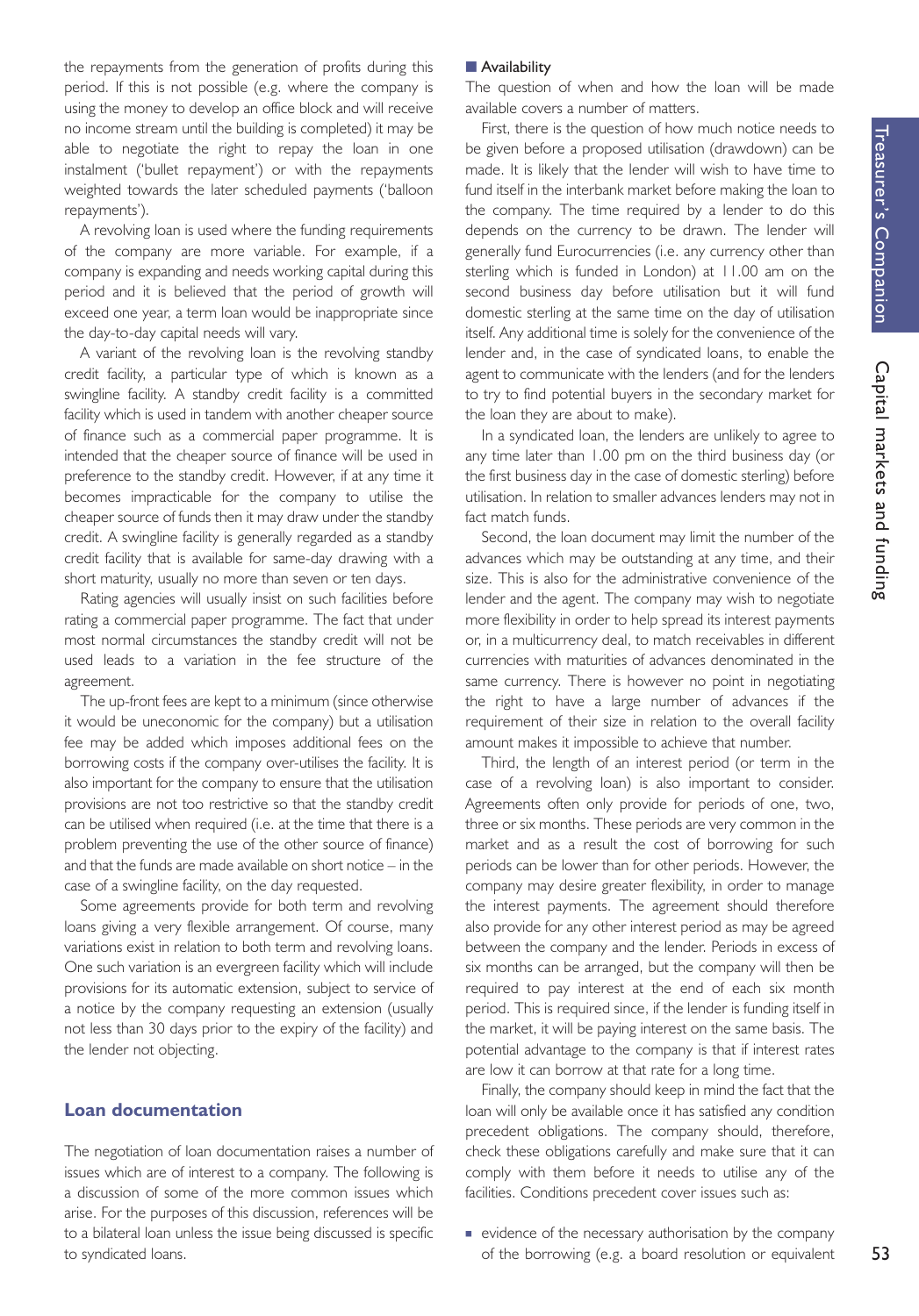Capital markets and funding

authorisation for a non-UK company) and evidence that the company has power to borrow (e.g. review of the constitutional documents);

- evidence that all necessary governmental consents to the borrowing have been obtained (e.g. exchange control consents);
- **E** legal opinions being obtained from all relevant jurisdictions asserting:
	- the validity of the legal documentation; and
	- the capacity and authority of the borrower and each company in the group who may borrow, grant a guarantee or security to enter and execute the documentation for the transaction; and
- **E** if the loan is secured, the bank has received all the security which the company agreed to give.

The loan will also cease to be available if one of the events of default (discussed below) has occurred. In addition, the loan will not be available for drawing if the company cannot repeat its representations and warranties on any rollover date or on the date of any new advance. Companies may seek to avoid this by negotiating out the repetition of certain representations and warranties if they have a revolving loan as part of the facilities.

## **Currency**

The choice of currency or currencies which may be drawn under the loan facility will usually reflect the denomination of the company's receivables. If the company knows in advance which currencies it will require then this can be set out in the agreement. Where the company needs more flexibility, this can be achieved by providing that the loan may be utilised in a specified currency (the 'base currency') or in any other currency agreed to in advance by the lender (the 'optional currency'). It is unlikely that a lender will commit funds in a large number of specified currencies although they are increasingly willing to commit funds in certain specified currencies. In a syndicated loan if the lender is unable to lend the optional currency, typically it is required to lend in the base currency. This is treated as an individual loan by that lender but is not taken into account for the purpose of the maximum number of loans.

If the company is unable to borrow a currency which it needs, it can borrow in the base currency and then convert to the required currency on the foreign exchange market. The disadvantage of this is that unless the company takes appropriate hedging measures (see next section on hedging and hedging documentation) it will incur an exchange risk. This is because it will have to repay the lender in the base currency at a time when it is anticipating receiving sums in the other currency and at that time the exchange rate may have adversely changed from the rate at which the initial exchange was made.

Of course, the choice of which currency to borrow may also be made with a view to taking advantage of anticipated future currency fluctuations. For example, if a company with numerous sterling receivables believes that the euro will devalue against the pound sterling over the next six months, it could borrow euro for six months and at the time of repayment buy euro with income from sterling receivables to finance the repayment.

Whether this is beneficial to the company will depend on the difference in the exchange rates at the beginning and end of the six month period and on the different rates of interest which the company will be required to pay on the different currencies.

## ■ Fees

Payment of large up-front fees increased in the early 1990s. This was because of the desire of the big name banks in syndicated loans to make their profit from these fees and quickly pass on the loan to the secondary market and because companies were willing to pay these fees in return for a lower margin (since higher margins may be interpreted as a sign of poor credit rating). In more recent years, as credit has become more readily available again, these upfront fees have reduced. It is still the case that the majority of fees (other than commitment fees) are only applicable to syndicated loans.

Examples of the range of fees that may be levied are:

- **E** Commitment fee an annual percentage fee payable on the undrawn portion of the facility. It is typically paid quarterly in arrears. In a term loan the fee will cease when the availability period ends and for a short availability period this fee is often not charged.
- **•** *Utilisation fee* this fee is commonly found in standby revolving credits and is payable on the average level of utilisation during a specified period of time. It is intended to increase the lender's return on a facility that was not expected to be utilised to any great extent.
- *Front-end fees* these are paid on signing or, if later, by first utilisation. They are paid on the whole of the facility regardless of whether the facility is subsequently under utilised, cancelled or prepaid. They include fees listed below.
	- *Lead management/arranger fee and management fee* this will only apply in major loans where there are lead managers/arrangers and/or managers. The lead management fee is paid in recognition of the work done by the lead manager/arranger in obtaining the mandate, organising the syndication and leading the negotiations. The managers' fee is in recognition of the larger commitment taken by the managers. Recently some companies have adopted a greater role in arranging such loans themselves (although not where the loan has been driven by a particular event such as an acquisition transaction) thereby reducing the lead manager's/arranger's role and fee.
	- *Participation fee* this fee is often paid out of the management fee but may in certain circumstances be required from the company.
	- *Underwriting fee* this will only be payable if the loan is being underwritten by a group of banks, usually the lead managers (it is a percentage of the sum being underwritten).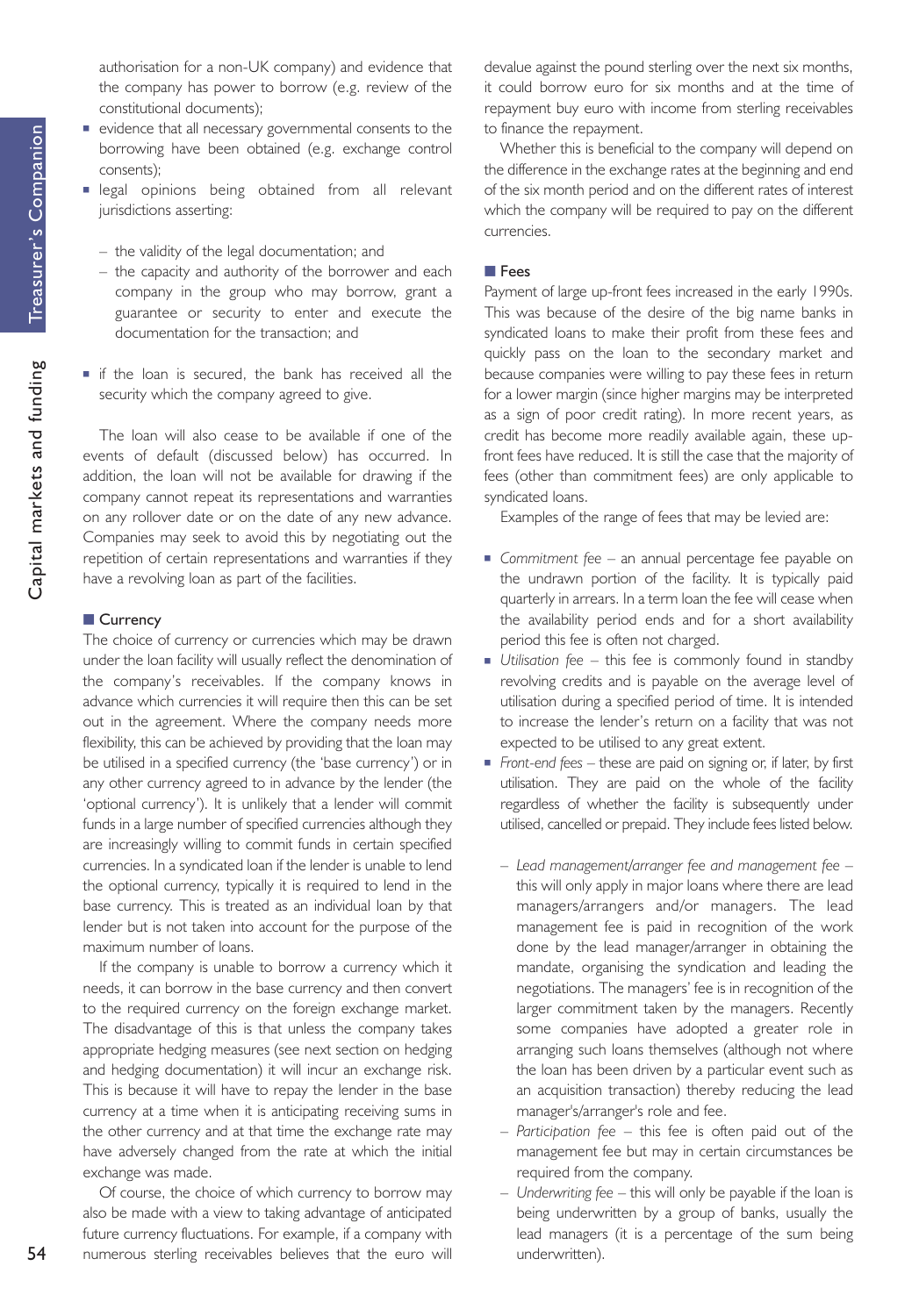- *Agency or facility fee* an annual administration fee payable on the full amount of the facility, sometimes by reference to the number of lenders in the syndicate.
- *Security trustee fee* an annual administration fee payable to the security trustee on secured syndicated loans.

In addition, the company will be expected to pay the legal fees (subject to these being reasonably incurred and to any agreed caps) of the bank/lenders/agent/security trustee (if used) incurred both in the negotiation of the documentation and in taking any subsequent action under the agreement.

### ■ Margins

Interest on a loan of this type is made up of three elements – first the cost of funds (Libor or Euribor), second the margin and third mandatory costs (the cost to a lender of complying with Bank of England mandatory deposit rules and fees payable by banks to the Financial Services Authority). Mandatory costs are generally small, particularly for non-sterling loans, where they may not even be charged.

The margin may either remain fixed throughout the period of the agreement or it may change (up or down) according to an expressed formula based on the financial performance and/or credit rating of the borrower. The size of the margin is, of course, a commercial point. However, as mentioned above, any downward negotiation on the margin may be met by the imposition of higher fees.

### **Gross-up provision and 'increased costs'**

The gross-up provision is contained in the taxes clause or the section on 'additional payment obligations' of the loan document and is often negotiated. Almost all external loans are based on the principle that the lender will lend to a borrower at an agreed margin (its profit) above its costs of funds. The grossing up provision, together with other similar provisions ('change in circumstances' or 'increased costs'), are intended to ensure that if there is a change in the cost to the lender of making the facility available or funding the loan during the course of the agreement then the company must make payments to the lender to put it in a position as if no such change had occurred.

It may be considered appropriate to exclude increases to a lender's regulatory capital costs arising from Basel II (which is likely to be implemented in two stages; 1 January 2007 for the basic framework and 1 January 2008 for the advanced approaches and which will alter the regulatory capital regime applying to banks) from the 'increased costs' provisions. This is open to negotiation.

The gross-up provision covers the possibility that a withholding tax may be imposed on payments to be made by the company. In that situation, the company will be required to make additional payments to the lender to make sure that it receives a sum which is free of any tax liability (other than the tax on income which it would ordinarily have to pay). The provision will probably be drafted so that, in addition to ensuring that the lender receives in its hands the full amount owing to it free of any withholding tax liability, the lender will also be indemnified for any additional tax it may have to pay on its income as a result of the increased payments by the company. For example, this would cover the situation where the lender has an increased tax liability on its income as a result of its being deemed to have received the amount of withholding tax paid to the tax authority in addition to the sum it actually receives from the company.

Because of the complexity of international payment methods and the diversity of nationalities in a syndicate of lenders it is not always easy to be sure that no tax will be payable. Tax advice will, of course, need be sought before entering a transaction.

By managing the make-up of the syndicate and the location of lenders' facility offices, deals are usually structured to make the imposition of a withholding tax unlikely. Still, the risk that withholding tax may be imposed must be allocated between the parties and this is generally borne by the borrower. However, the loan document may contain a list of exemptions (see below), which, if applied to the lenders (known as 'qualifying lenders') would mean that no withholding tax should be payable. In that case, the burden is on the lender to ensure that it falls within the definition of qualifying lender at the time that it becomes a lender under the agreement  $-$  if the lender is not a qualifying lender then the gross-up obligation does not apply. However, if the lender ceases to be a qualifying lender due to a change of law or its interpretation, the risk is borne by the borrower.

The company can also ensure that if withholding tax liability arises it has the right to repay early part or all of the loan to any affected lender.

If the company has to make gross-up payments, then it is usually required to also provide the lender with the corresponding tax receipts (or evidence of payment). The recipient lender may then be able to obtain a tax credit with its tax authority. If successful, the lender will then be in a better position than if withholding tax had not been payable.

Companies naturally ask that if this happens they will be paid an amount equal to the benefit obtained. Lenders object to this because it is very difficult for them to allocate this tax credit, and other tax credits they may receive from elsewhere, to particular profits. A common compromise is for the lender to agree to pay to the company such sum as the lender considers to be equivalent to the benefit it has obtained.

In circumstances where the loan is made available to a UK company, there are two key exemptions: a borrower should normally insist that the lender or any transferee of the lender satisfies the Inland Revenue's requirements for its concession to interest being paid gross (i.e. without the imposition of a withholding tax). This is known as the 'Section 349' exemption. (In 2001 the law was relaxed to enable UK borrowers to pay interest without withholding tax to UK companies and UK branches of non-UK companies. )

A further concession is to restrict lenders in a syndicate whose facility offices are outside the UK to those lenders which are resident in a jurisdiction which has a suitable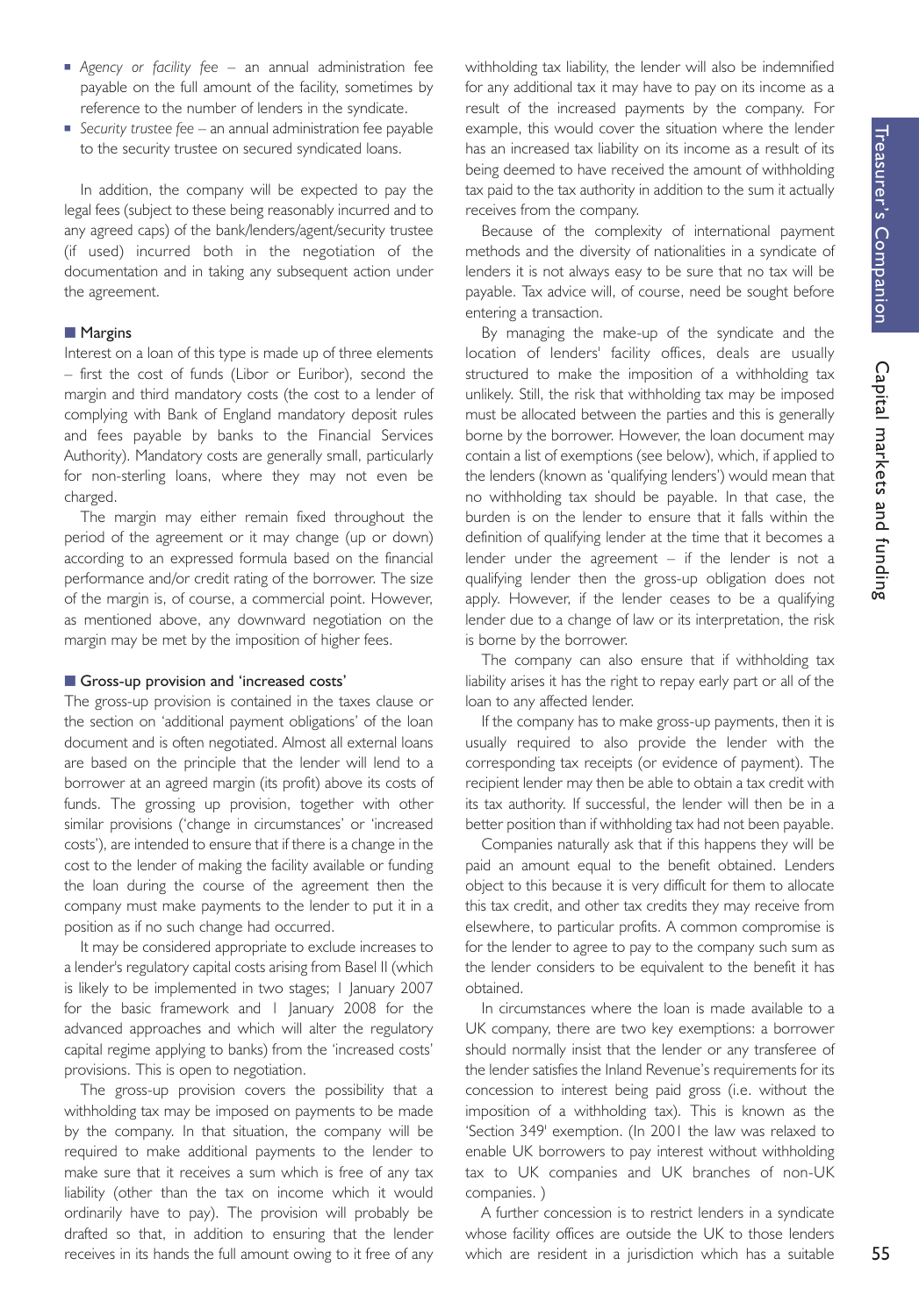Capital markets and funding

double tax treaty with the UK (the 'Double Tax Treaty' exemption).

### **Representations and warranties**

The purpose of the representations is to verify to the lender the information that it requires to be true in order for it to be willing to lend to the company. The representations are divided into legal and commercial statements.

The legal statements cover such matters as:

- the status of the company and its power to borrow (or give security);
- the authorisation of the borrowing by the company;
- the obtaining of any governmental consent; and
- the enforceability of the company's obligations under the agreement.

The commercial statements cover such matters as:

- the accuracy of the company's accounts;
- the fact that there has been no material adverse change in the financial condition of the company since the date of its last accounts;
- the company not being involved in any material litigation; and
- the absence of insolvency proceedings.

Where the representations are to be made by reference to a group of companies headed by a guarantor of which the borrower is a subsidiary, thought should be given as to which company will give which representations. It is likely that both the borrower and the guarantor will give the legal representations but that any commercial representations covering any member of the group will be given only by the principal company in the group.

If a representation is untrue at the time of utilisation an advance need not be made by the lender. In addition, many of the representations may be deemed to be repeated on each date on which a payment of principal or interest is made under the agreement or there may be a covenant requiring the company to notify the lender at any time when one of the representations becomes untrue. In either case, a representation which becomes untrue will eventually constitute an event of default (see 'Events of default' later in this article). For this reason, it may be appropriate in the case of a standby revolving credit for the company to exclude some of the commercial representations from being repeated otherwise it may find that it is unable to utilise the facility at the very time it is envisaged being used (see the section on committed facilities in 'An introduction to debt securities' and 'Types of loan finance' earlier in this article).

A common source of contention with representations is with wording that refers to events which 'might' happen. A company often argues that it would be fairer to talk about events that 'would' happen. This in turn is unacceptable to lenders because of the difficulty of proof. A common compromise is to talk about events 'which might reasonably be expected to happen'. Another source of contention relates to the repetition of representations of legal matters over which the borrower has no control, e.g. the imposition of withholding tax. In these situations, the company should try to restrict the representation to the situation as at the date of the agreement.

The material adverse change (MAC) clause always ignites considerable debate. Companies see this (which may appear either as a representation, covenant (undertaking) or as an event of default) as unnecessary and unfair. Borrowers and parent companies argue that the numerous specific representations, covenants (undertakings), financial covenants and events of default have more than covered the concerns of the lender. In essence, that is often correct and in practice it is rare for a lender to rely on this clause in place of a more specific representation or event of default (although it does happen). The reason for this is because of the use of the word 'material' which, as discussed later, makes it very difficult for the lender to be sure that a breach has occurred. Even if the meaning of 'material' is sufficiently clear, it is very unlikely that at least one other specific provision has not also been breached. However, unexpected events may occur and lenders and their lawyers will seek comfort by adding this catch-all clause.

The clause is, therefore, a comfort to a lender (and, in the case of syndicated loans, an aid to helping the syndication process) without, in most circumstances, being a substantial threat to the company. The company should, however, seek to ensure that any representation on material adverse change refers to material adverse change since the date of the latest financial statements and not the original financial statements, since the latter would disregard any changes for the better which occurred between the first set of statements and the latest and would take account of adverse changes which year-on-year are not material. Those companies which have a strong negotiating position as a result of having a high credit rating may seek to resist the inclusion of a MAC clause.

### **E** Financial reporting obligations

There are two main concerns for a company. First, it is usual in loan documents for the company to be required to furnish full accounts and half-yearly accounts within specified time limits and to supply other financial information as reasonably required by the lender. The time limits are often 120 days for the full accounts and 90 days for the half-yearly accounts. A company which is required to produce consolidated accounts including foreign subsidiaries may argue that the time limits are too short. A lender, however, will not want to wait longer to be able to monitor the company's well-being and to verify for itself that the company is, for example, in compliance with any financial covenants it has undertaken. A compromise in this situation is for the lender to be given management accounts at an earlier date. In any event, a lender cannot be expected to agree to time limits in excess of the statutory maximum for delivery of accounts.

The second issue is on what basis the accounts should be prepared. A lender will try both to regulate the identity of the company's auditors (or at least to ensure that they are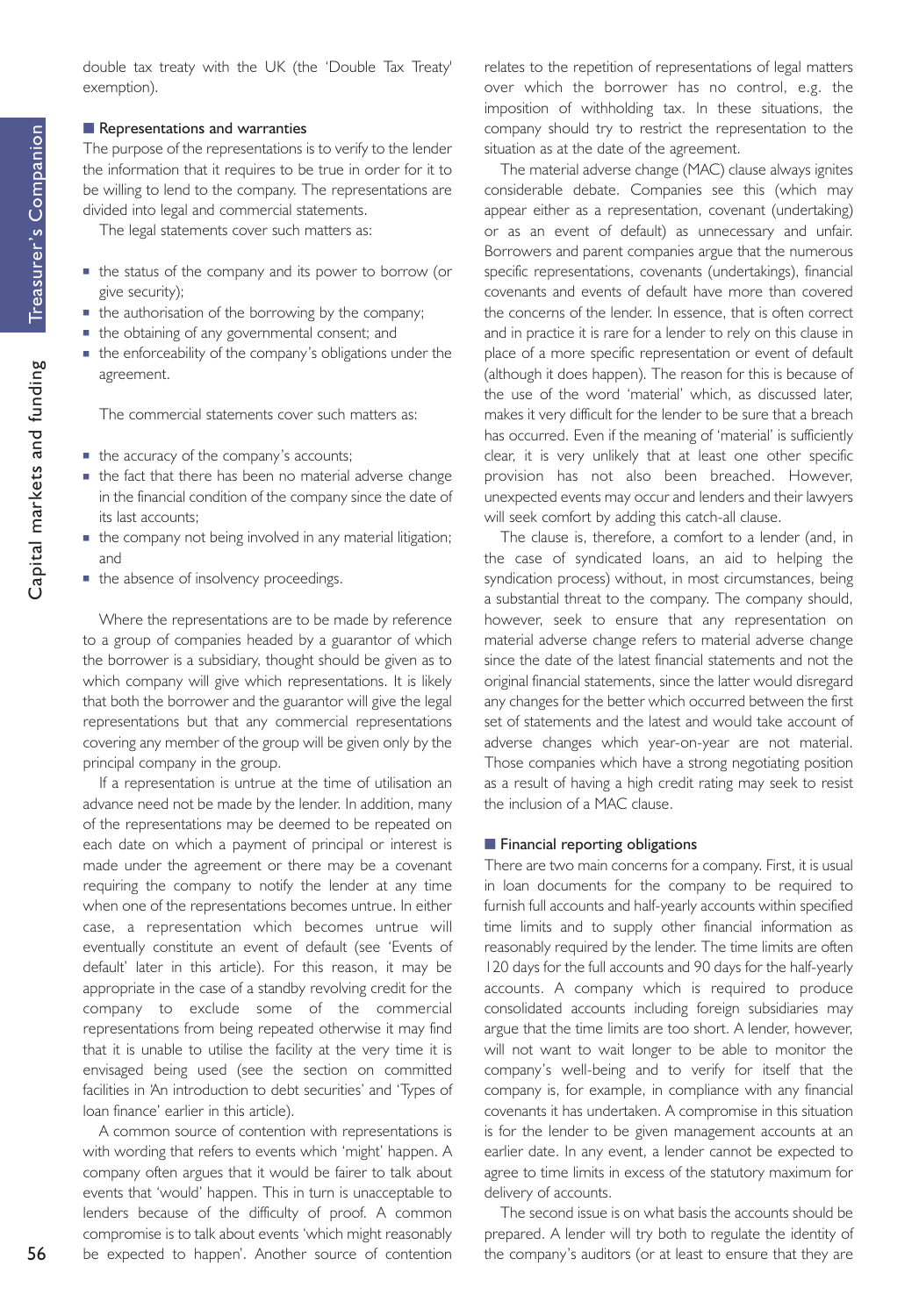independent and of good repute) and to ensure that the accounts in each year during the course of the agreement are prepared on a consistent basis. The latter requirement is to enable the lender to monitor compliance with financial covenants more easily. However, it may be necessary or desirable for a company to change its accounting basis. In that situation, the company will not wish to be burdened by the requirement to produce a second set of accounts on the original basis solely for the benefit of the lender.

Most publicly traded companies governed by the law of an EU Member State are required to prepare their consolidated financial statements in conformity with adopted International Financial Reporting Standards ('IFRS') for financial years beginning on or after 1 January 2005. Accounts which are prepared under IFRS are likely to be different from accounts previously prepared under other accounting principles. For example, accounts which were prepared under the old UK GAAP and which are subsequently prepared under IFRS are likely to show changes in reported earnings and to the look of the balance sheet.

A typical provision in a loan agreement is 'frozen GAAP' which requires the financial statements to be prepared on the same basis as the original financial statements unless there has been a change in GAAP, in which case the company undertakes that it will provide sufficient information to the lender to enable it to make the year-onyear comparisons that it requires. There may also be a provision requiring the parties to negotiate in good faith to amend any financial covenants affected by the change in accounting principles.

### **Covenants (undertakings)**

Covenants (undertakings), tend to be more contentious than representations since they impose continuous obligations on the company to do, or not to do, something for the duration of the agreement. They are intended to ensure the continued soundness of a lender's asset and to give the lender certain inside information. They are tailored to each company but common covenants (undertakings) include:

- not to grant security over its assets to third parties (the 'negative pledge' clause);
- to maintain the value of its assets by adequately insuring its assets and not disposing of them;
- to maintain its financial condition by controlling its other borrowings and by restricting the dividends it may pay (this is sometimes excluded where appropriate financial covenants are included);
- to preserve the type of business being financed by restricting changes to the company's business and limiting the acquisitions which it can make; and
- to preserve the identity of the company by restricting or prohibiting it from amalgamating or merging with others.

As mentioned in relation to representations, it will be important where the parent company of the borrower is guaranteeing the loan to decide which company will give which covenants (undertakings). Lenders often seek to

impose covenants (undertakings) on the parent company and all its subsidiaries. This is quite onerous and a preferred solution would be to apply the undertakings to the parent company, the borrower and material subsidiaries (defined by reference to a percentage of profits, turnover or gross assets of the group).

Perhaps the most important of the covenants (undertakings) is the 'negative pledge'. Its purpose in an unsecured loan is to ensure that no other creditor of the company is put in a better position than the lender. The negative pledge clause will prohibit the creation or continuation of any security interest (encumbrance) which will be defined widely to include security over any asset of the company unless there is an express exclusion in the document. The company should, therefore, be very careful to negotiate any exceptions it needs. Failure to do so will put the company at the mercy of the lender if it becomes clear in the future that the company will need to seek a waiver of the covenant (undertaking).

The company should consider seeking exclusions for:

- **Existing security interests;**
- **E** security in respect of indebtedness, such as equipment, leasing or hire purchase arrangements, which is in the nature of a loan;
- **E** liens and pledges arising in the ordinary course of business including the financing of imports and exports;
- **I** the granting of security over assets which are to be purchased;
- **E** security interests securing indebtedness up to a specified figure; and
- netting and set-off arrangements in the ordinary course of its banking arrangements.

It may also be possible to negotiate the right to grant security if, at the same time, equivalent security is granted to the lender. The scope of the definition of 'security' or 'encumbrance' and exceptions to the 'negative pledge' clause should also be carefully considered. Negative pledge clauses frequently include title retention, contractual set-off and sale and leaseback arrangements which may not be considered by a finance director or treasurer to constitute security in the usual sense and therefore exceptions need to be considered with care to allow the everyday business of the company to continue without breaching the covenant (undertaking).

Financial covenants frequently required of corporate borrowers are maintenance of a ratio of earnings to interest payable, a ratio of borrowings to earnings and a ratio of current assets to current liabilities although companies with high credit ratings may find that they are able to resist the inclusion of such financial covenants. A borrower needs to pay particular attention to the covenant levels set in relation to the definitions agreed, and needs to be aware of a number of issues when negotiating such financial covenants including the scope of the definition of borrowings or financial indebtedness which will frequently include debentures, lease and hire purchase obligations and deferred indebtedness, all of which constitute a form of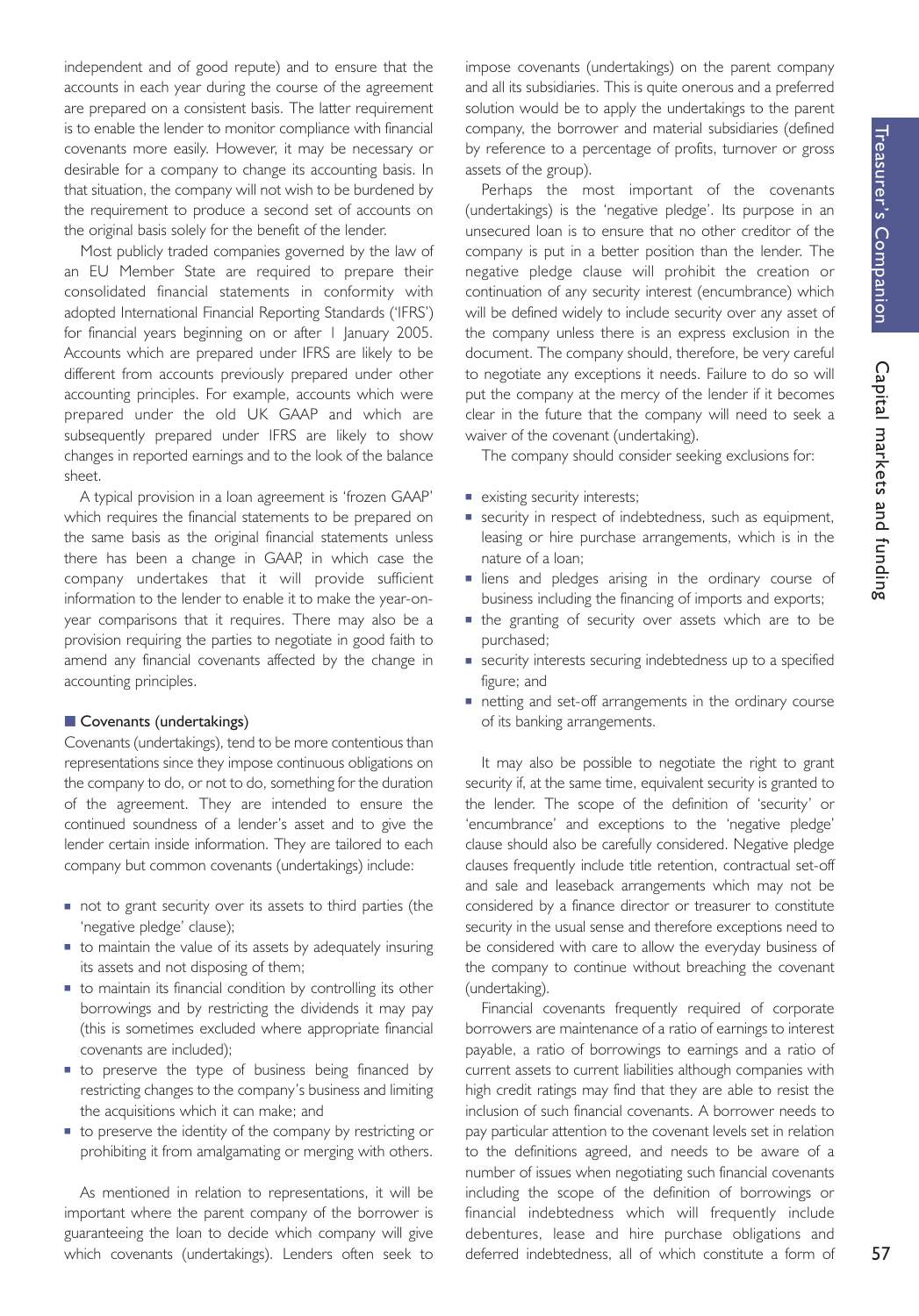Treasurer's Companion

credit. Borrowings are also frequently defined to include contingent liabilities such as guarantees and indemnities. The latter should be limited to financial guarantees. Intragroup liabilities should be excluded from computations.

Any changes in GAAP are likely to have an effect on the financial covenants (e.g. the adoption of IFRS) as these will have been set on the basis of GAAP applicable at the time the loan was entered into. Financial covenants (such as those outlined above) which are based around the balance sheet and the profit and loss account should be reviewed carefully to assess the impact of the different entries on the balance sheet and the profit and loss account. The parties may also wish to include a clause requiring good faith renegotiation of accounts based financial covenants if there are significant changes to the applicable accounting principles.

Consideration should also be given as to whether borrowings should be calculated on a net basis after deduction of cash at bank or liquid assets like commercial paper. Financial covenants are frequently calculated on a consolidated basis and consideration needs to be given to the consolidation calculations particularly in the case of subsidiaries which are not wholly owned and subsidiary undertakings. Exclusion may be appropriate for special purpose subsidiaries financed on a limited recourse basis.

Another issue is whether the various ratios should be tested as of the dates at which financial statements are produced or whether they are applied on a daily or other periodic basis.

Finally, in the case of a company which may make acquisitions, it may be appropriate to negotiate a dispensation of the application of covenants to afteracquired subsidiaries either on a permanent basis or for a suitable period of time after the acquisition to enable the newly acquired subsidiary's financing arrangements to be reorganised.

*There has been extensive debate in* The Treasurer *magazine about covenants. For further information, visit* www.treasurers.org/thetreasurer

### **Exents of default**

Together with the covenants, these provisions are perhaps the most negotiated of all provisions in a loan document. This will not come as a surprise since breach of them will give the lender the right to demand repayment and/or cancel its obligation to make further advances.

They may be limited to actions (or inactions) of the company but commonly they are also expressed to cover the actions (or inactions) of the company's subsidiaries.

This may be unreasonable for a company with a large number of subsidiaries and in that situation it may be appropriate for the company to restrict the application of the provisions to material subsidiaries only (as already suggested with reference to the covenants (undertakings)). Whether they should extend to subsidiary undertakings and special purpose subsidiaries which are financed on a stand alone or limited recourse basis should also be considered.

Events of default cover:

- failure to make any payment of interest or principal under the agreement on the due date;
- **•** breach of other clauses of the agreement including breach of any representation when made and noncompliance with financial covenants or any other covenant (undertaking);
- **E** default in payment by the company of sums due under other agreements (the 'cross-default clause');
- changes which mean that the company is less likely or less willing to meet its obligations under the agreement (e.g. insolvency of the company, execution against its assets by third parties, material litigation and a material adverse change in the financial condition of the company);
- unlawfulness; and
- changes in control of the company.

Companies will naturally seek to reduce the number and extent of these events of default while lenders will be concerned to see that they retain control over the company's assets. In addition, the lender will want to ensure that it is always clear when an event of default has occurred.

Consequently, it will be unwilling to use words such as material or substantial which necessitate the making of value judgements and appropriate threshold levels should be agreed as an alternative, where relevant. During negotiation of the documents this may mean that threshold levels are inserted into covenants (undertakings) and representations whose breach would constitute an event of default. In the case of subsidiaries appropriate exceptions for voluntary reorganisations should be negotiated in the context of events relating to winding up, disposals of assets, cessation of business etc. In practice, however, the two parties' positions need not be too polarised. This can perhaps best be explained by considering two of the most frequently negotiated clauses; the cross-default clause and the change of control clause.

The cross-default clause is intended to make sure that the lender will be treated at least as favourably as all other unsecured creditors of the company. It gives the lender a right to demand repayment of its loan if any other debt of the company to any other creditor is unpaid when due or is accelerated or is in danger of being accelerated.

The company may try to limit the scope of the clause by arguing that:

- it should apply only to other indebtedness which is 'financial indebtedness', i.e. which is similar in nature to the lender's loan and not trade debt;
- **•** debts below a specified value may be excluded;
- if the creditor whose debt can be accelerated chooses not to accelerate then the lender should not be able to accelerate, i.e. the clause should be restricted to a crossacceleration clause and not a cross-default clause;
- **•** debts which are being disputed in good faith should be excluded;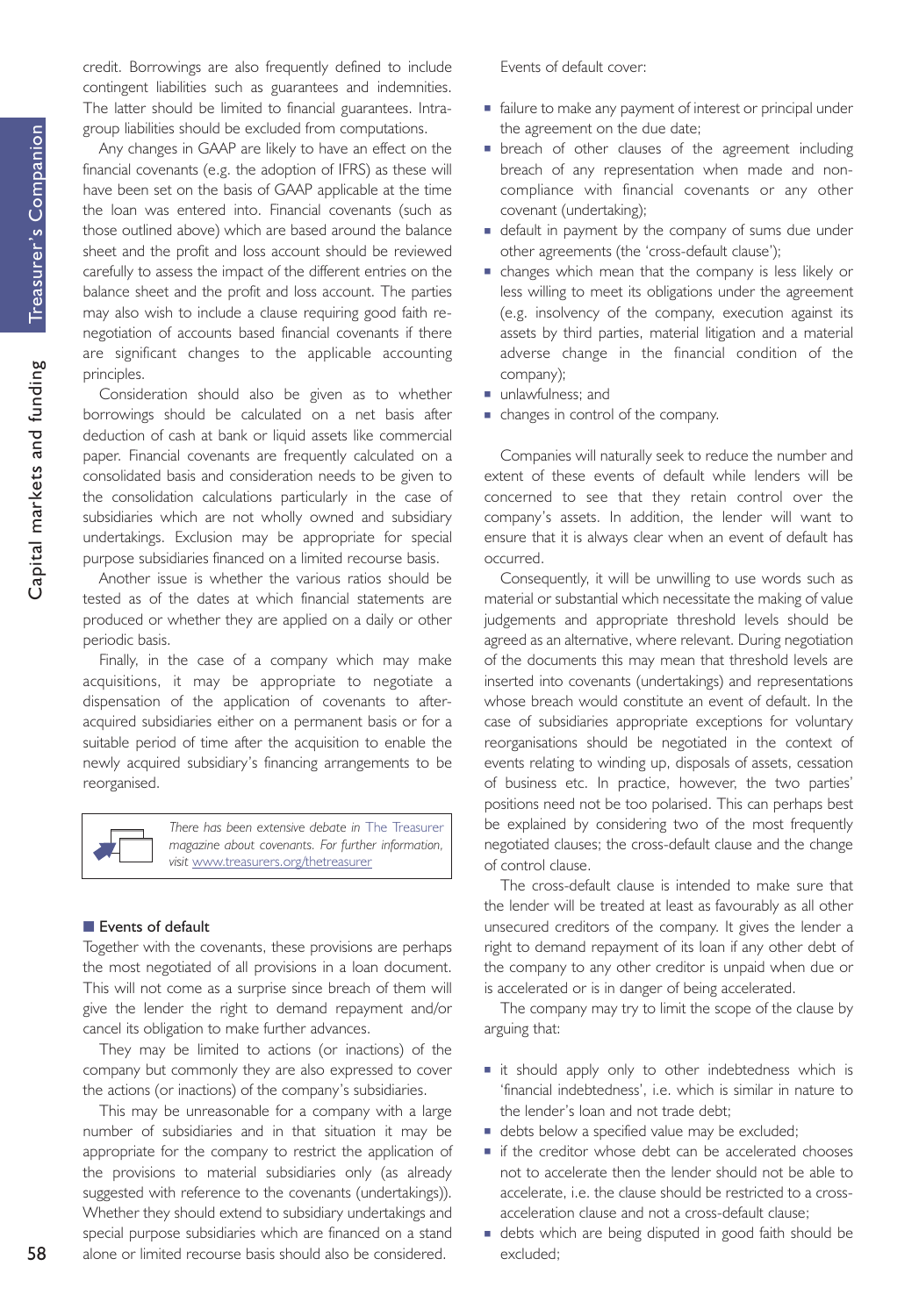- **•** voluntary prepayments and repayments made as a result of the illegality, change in circumstances or tax provisions should be excluded; and
- **•** defaults which are occasioned by third parties should be excluded (e.g. a change in policy by an exchange control authority).

Some of these limitations may be acceptable to a lender provided that any compromise can be defined so that it is clear when a breach has occurred.

The second clause mentioned, namely the 'change of control' clause, may, of course, be an unwanted constraint on the commercial options for a group of companies but it may also, in different circumstances be of benefit to the company. This would be the case where the company is concerned about potential unwanted takeover interest.

The fact that change of control may trigger an event of default and, therefore, potentially damaging cross-default, may be sufficient to deter the unwanted takeover interest. Often change of control is structured as a mandatory prepayment event (i.e. an event requiring the loan to be repaid early) rather than an event of default.

A company may be more willing to grant concessions to a relationship bank which has agreed not to transfer the loan than in the case of a syndicated loan where lenders are free to transfer without restriction. However, it needs to be borne in mind that the documentation for one transaction may be used as a basis for another leaving less flexibility to negotiate.

### **T** Transfers

The following discussion is confined to the rights of the lenders (and not the company) to transfer and/or assign their participation in the loan since lenders will invariably insist that the company be restricted from transferring any of its rights or obligations under a loan.

There are three principal methods available to lenders to 'sell' the loans which they have made. These are novation, assignment and sub-participation (sometimes called participation).

- Novation is an agreement by all the parties to substitute one lender for another. It is the only method which can effectively pass the obligations of the transferring lender on to the new lender. In syndicated deals, a method for obtaining the consent of the other parties, on day one of the agreement, to any future transfer is contained in the loan agreement in the form of a transfer or novation certificate. The form of the transfer certificate is contained in a schedule to the loan agreement in standard terms to facilitate the secondary market in loans.
- **E** Assignment is an agreement to transfer rights (and not obligations) which is executed solely between the two lenders involved. The lenders may choose to give notice to the company but this is not required. However, one of the main disadvantages of failing to give notice is that the company is entitled to continue making payments through the existing lender. The rights of the assignee are also significantly reduced.

**E** Funded sub-participation does not have a technical legal meaning. It is used to describe a funding arrangement between the seller and the participant under which the participant places funds with the original lender. Those funds will only be repaid to the participant together with interest (sometimes, but not always, at a slightly lesser rate than the contractual rate) if and when the seller receives corresponding sums from the borrower. The borrower is usually unaware of this arrangement and its consent is usually not required. There is no contractual link between the new party and the borrower. Many companies seek to impose contractual restrictions in the loan document on the voting rights of sub-participants. The seller will need to disclose information to a potential participant about the facility and the borrower/group prior to a participation which will give rise to confidentiality issues for the company. However, if a loan is fully subparticipated by the seller the relationship which is thought to exist between the seller and the company may be regarded as being terminated for practical purposes.

Whichever of these methods is preferable to a lender is dependent upon the reason for the lender seeking to make the transfer. Possible reasons include:

- the need to reduce the capital adequacy requirements of a bank;
- the desire to make a profit by transferring the asset but retaining a skim on the margin;
- the need to avoid exposure to a single borrower or a particular geographical area or business sector; and
- when time does not permit a syndicate of lenders to be found before signing (market practice permits one lender to make a large loan with the intention of syndicating the loan after the date of signing).

The first of these is almost always relevant. To reduce a bank's capital adequacy requirements, the transfer method must ensure that the risk of non-payment by the borrower is permanently transferred to the transferee. If the bank remains subject to capital adequacy requirements, then the transfer is unlikely to be economic. Nevertheless, the transfer may still be desirable if one of the other reasons applies and no other method of transfer is available. A consideration for both the lender and the company is whether the new lender will obtain the full benefit of the loan documentation including any indemnities which the company has given to the original lender or lenders. One of these indemnities is the gross-up provision discussed earlier. A novation would pass these rights to the transferee, a subparticipation would not. The position of an assignment is less clear but would probably pass the rights if notice of the assignment is given to the company.

As discussed earlier in relation to the choice between syndicated and bilateral loans, it may be important to the company to restrict the rights of the lender so it may only transfer the loan to a lender with whom the company already has a relationship. The company may, therefore, wish to restrict one or more of the above possible methods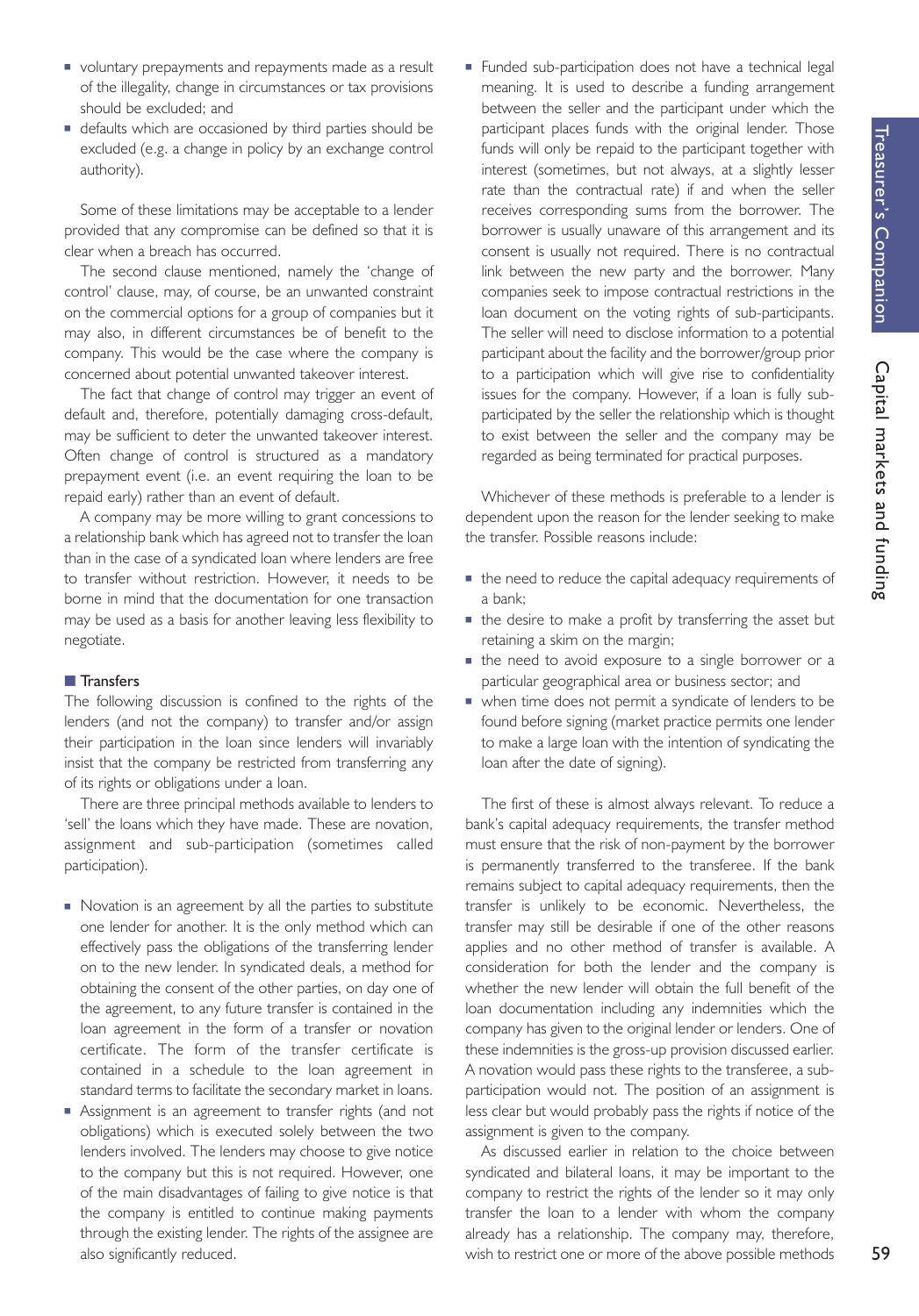of transfer. An outright prohibition is unusual and it is more common to find that transfers are permitted to an affiliate of an existing lender or to another lender in the syndicate without the need for the borrower's consent. If the potential transferee falls outside these categories, then the prior consent of the borrower must be sought (which shall not be unreasonably withheld). The LMA documents contain the provision that the company is deemed to have given its consent to the transfer unless it advises the lender to the contrary within five business days of the request. Generally, a UK company will want to ensure that any assignment or transfer does not result in greater withholding tax or increased costs liabilities.

It has not been market practice to expressly restrict the right to effect participations. This is usually acceptable to the company since the lender remains the lender of record at all times. A company will however be concerned in relation to confidentiality. Normal banking relations would impose an obligation on the bank to keep any privileged information given to it by the company confidential.

However, if a lender is to be able to sub-participate it will need to be able to disclose some of this information to a prospective participant. A provision may be contained in the loan documentation allowing the disclosure of information to a potential sub-participant subject to it signing a confidentiality undertaking and the company should consider whether it needs to try to limit this provision.

### **Security**

The purpose of security is simply to improve the lender's chance of recovering any money which the company owes it and to put the lender in a better position than the unsecured creditors of the company. Security may be divided into two types – personal and real. The first type is where a third party agrees to pay some or all of the borrower's debts if the borrower fails to do so without nominating any particular asset which may be used for this purpose.

Examples of this are guarantees and comfort letters. These are usually required where a lender is willing to make a loan on the basis of the strength of the consolidated accounts of a group of companies but the loan is to be made to only one of the companies within the group. In this situation the parent company or other companies in the group may be required to guarantee the debts of the borrowing company.

The second type is where a particular asset is used as collateral in some way, by granting a security interest over it, so that if the company fails to repay the lender, the lender may use that asset to recover its money. There are many ways in which the asset may be secured. These include methods where the lender obtains possession (e.g. a pledge) or where it does not obtain possession (e.g. mortgages and charges). Their legal and practical consequences vary and are too numerous to outline here. However, there are issues for the company which are common to all types of security.

First, the company will need to check that it has the necessary power to enter into such arrangements. This is a matter of law on which advice should be sought.

Second, it will need to check whether it will be in breach of any other agreement to which it is a party if it gives the requested security. The main concern here is that it may breach a previously granted negative pledge clause (see Covenants (Undertakings) earlier in this article for a discussion of the negative pledge clause).

Third, the company must check that the granting of the security will not inhibit its ability to perform its day-to-day business. For example, in English law a charge which is intended to take effect as a 'fixed' charge will have to contain terms which restrict the use of the asset and should not be granted over items (such as stock in trade) as the company may wish to sell these items in line with its business plan and budget, otherwise the company will need to obtain the lender's consent to sell them. In this situation, the lender may be willing to accept a 'floating' charge instead. In English law the disadvantages (from the lender's perspective) in accepting a floating charge in place of a fixed charge are that:

- the company may dispose of the secured assets without permission and so it is difficult for the lender to know the value of its security at any time;
- **If there is an insolvency of the company, the lender will** rank below creditors which are given a preferential status by the law applicable in the relevant jurisdiction. The Enterprise Act 2002 abolished preferential status for debts due to the Crown (HM Revenue and Customs and social security contributions) in the UK. Preferential status remains for contributions to occupational pension schemes, remuneration of employees and levies on coal and steel production. In addition in the UK, unsecured creditors now have a right to a proportion of the floating charge recoveries, (currently capped at GBP 600,000) (if the Company has net property of GBP 10,000 or more) which rank ahead of the floating charge holder;
- **If the company is placed into administration (a type of** insolvency procedure) the lender will rank behind the (largely uncertain and unquantifiable) costs and expenses of the administrator appointed to the company. The Company Law Reform Bill contains a provision (unlikely to come into force before Spring 2007) that the expenses of a winding up will be paid out of the assets of a company ahead of both unsecured claims and, subject to new rules to be drawn up by the Insolvency Service, the claims of floating charge holders; and
- the company could grant a fixed charge over the same assets to another creditor who would then rank above the lender (although this would usually be in breach of the terms of the floating charge).

Fourth, in relation to guarantees, it should be checked exactly what obligation the guarantor is accepting. Although the term 'guarantee' implies that the guarantor will only be looked to if the original debtor fails to perform its obligations it will usually be the case that the guarantor is being asked to grant a guarantee and indemnity and be primarily liable. This will almost certainly be required to cover the situation where it is subsequently discovered that the borrower had